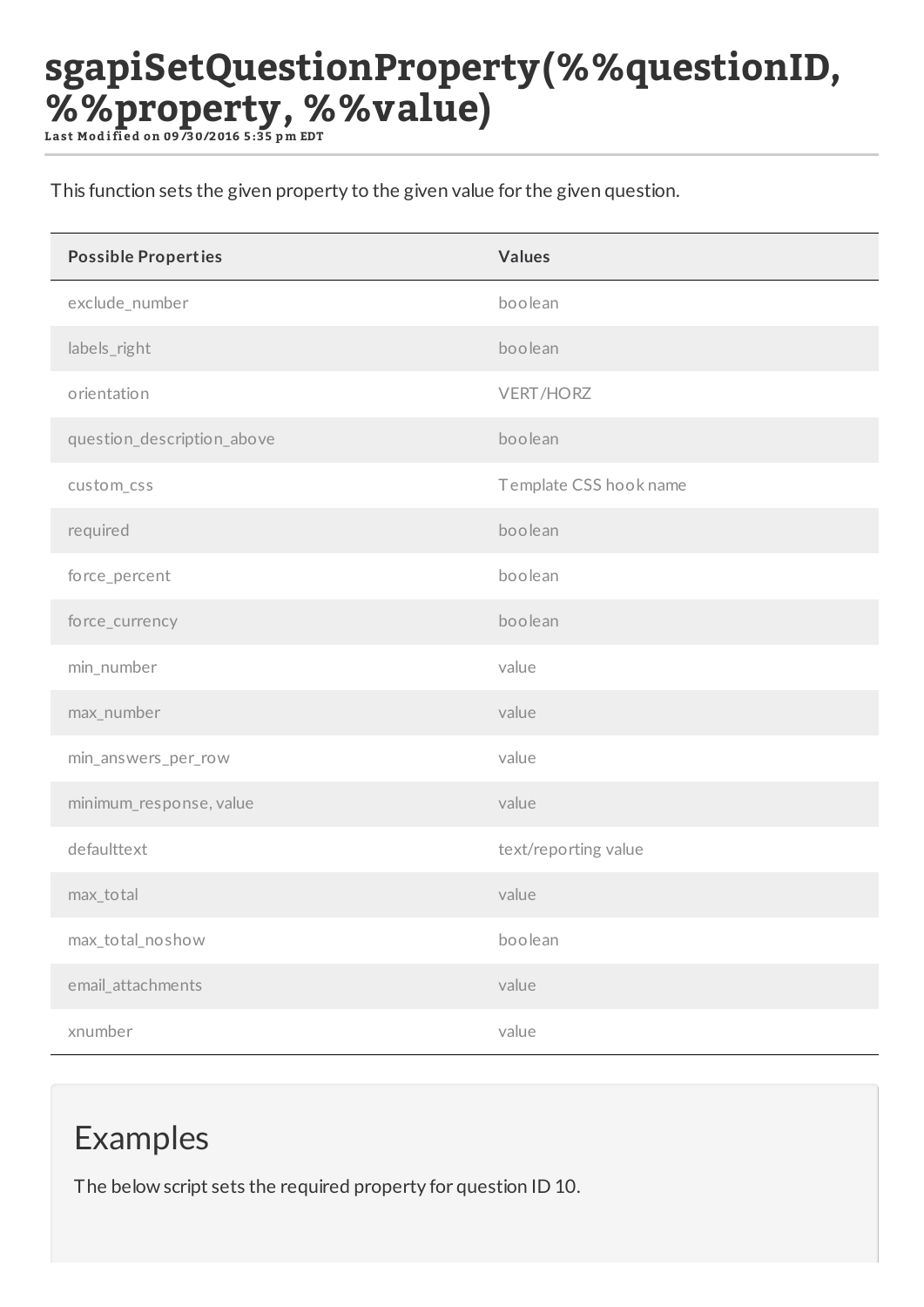```
%%questionID = 10;
%%property = 'required';
%%value='true';
sgapiSetQuestionProperty(%%questionID, %%property, %%value);
```
This script utliizes the sgapiRand function in combination with the sgapiSetQuestionProperty function to randomize the orientation of the target question.

## Check it out in an Example Survey

```
%%%%%%%%%%%%%%%%%%%%%%%%%%%%
%%property = "orientation";
%random = sqapiRand(0,1);
if (\$8random == 0) {
   %%value = "VERT";
}
else{
   %%value = "HORZ";
}
sgapiSetQuestionProperty(%%questionID,%%property,%%value);
```
Using the "email\_attachments" property you can attach a custom-built PDFto an existing send email action. In this example we set the "email attachments" property of the send email action (ID 3) equal to the %% attachment custom PDF that we created.